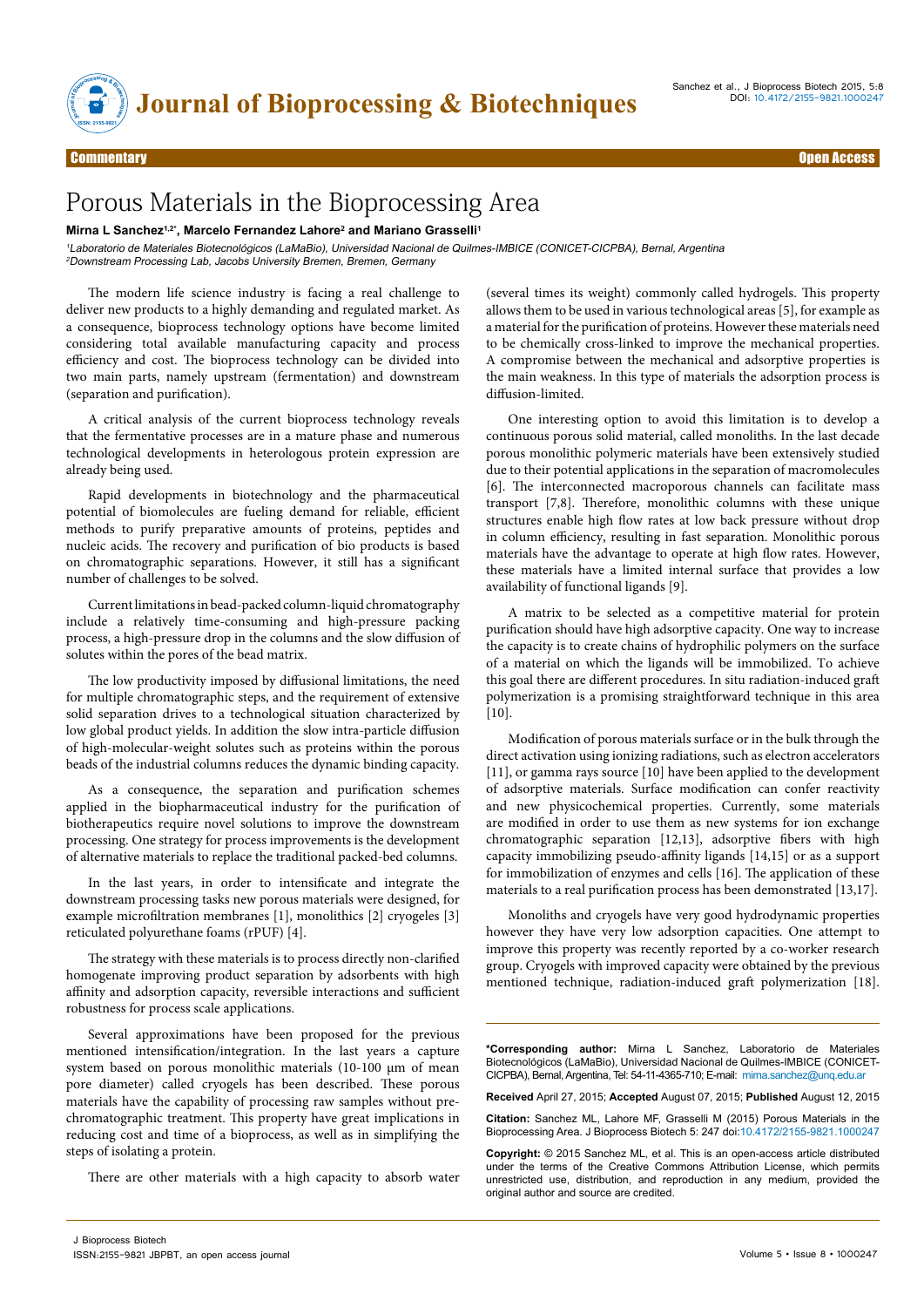

Nevertheless, cryogels have an important challenge to be solved: preparation in large scale, therefore these materials will be limited to laboratory scale applications.

In order to overcome the preparation of the porous structure, in our last research was chosen an industrial source of open-porous material. Reticulate polyurethane foams meets with this requirement. It is a chemically inert material with tridimensional structure, excellent mechanical properties (high resistance and elasticity), bulk availability and low commercial cost. rPUF has a high porosity (near 97%) and highly structured opened macrostructure. As an elastic material, the flexibility of rPUF also provides good stability and resistance to compression deformation.

In order to obtain a material with protein adsorption capacity, it is proposed to produce a modified reactive foam to be used as chromatographic matrix.

Radiation-induced graft polymerization technique is a powerful methodology for surface modification. The adequate sample preparation and irradiation conditions are the critical issue to success in the preparation of a novel material. In a similar way, swelled cellulose fibers [19] and cryogels [18] has been successfully modified by this technique.

Despite its adsorptive properties, packed-bed chromatography normally requires extensive sample preparation, including a high degree of clarification in order to avoid column blockage and adsorbent fouling. In the last decade, polymeric (macro to mega) porous materials have been introduced for biomolecules capture, which, in some cases, avoid the extensive removal of biomass from fermentation broths.

Our research group proposed reticulated polyurethane foam (rPUF) as base material to be modified in order to obtain a new chromatographic matrix because it provides mechanical resistance and it's intrinsically shape (open pore). In Figure 1 it is shown electron microscopy images of the base rPUF material and the modified one.

Using rPUF material was avoided disadvantages such as diffusion and clogging of classic materials (beads) and resistance of porous materials (monoliths and cryogels). Hydrodynamic characterization is currently studied in detail in order to obtain the maximum process productivity of this novel material.

Other application of the porous materials is like storages materials. Its characteristic structure is the responsible of excellent mechanical properties, low thermal conductivity, good damping capacity, low permeability, low density and the most important one energy absorption capacity. Nowadays the trend on the development of porous-energy-absorbing materials mainly is focused on polyurethane foam [20,21] and foamed aluminum [22,23]. These new storages devices are crucial in the energy area because they have useful for conserving energy, reducing the environmental impact. Porous materials can be impregnated with phase change material for thermal energy storage in order to efficiently recover waste heat in the form of latent heat [12]. Other example of porous material used as storages is the activated porous carbons employed in gas adsorption or gas storage [24] and as a catalyst support [25]. Cellular ceramics, other type of porous material, are used in several applications in many industrial fields like catalyst supports, hot gas filter, particle filter and gas membrane [26].

The versatile applications mentioned before produced an expansion of the materials science field especially in the development of new porous materials to be applied in bioprocess area

## **Acknowledgments**

The authors thanks the support of CONICET, Argentinean grants from Ministry of Science, Technology and Productive Innovation (MINCYT), Universidad Nacional de Quilmes (UNQ) and European Union Seventh Framework Programme (FP7/2007-2013) under Grant Agreement No. 312004

## **References**

- 1. [Baker RW \(2004\) Membrane Technology and Applications. John Wiley & Sons,](https://books.google.co.in/books?id=FhtBKUq4rL8C&printsec=frontcover&dq=Membrane+Technology+and+Applications&hl=en&sa=X&ved=0CBwQ6AEwAGoVChMI-82DjqiUxwIV0FCOCh2iMAW2#v=onepage&q=Membrane Technology and Applications&f=false)  [USA.](https://books.google.co.in/books?id=FhtBKUq4rL8C&printsec=frontcover&dq=Membrane+Technology+and+Applications&hl=en&sa=X&ved=0CBwQ6AEwAGoVChMI-82DjqiUxwIV0FCOCh2iMAW2#v=onepage&q=Membrane Technology and Applications&f=false)
- 2. [Svec F, Tennikova TB, Deyl Z \(2003\) Monolithic Materials: Preparation,](https://books.google.co.in/books?id=XjLHaF4r-zYC&printsec=frontcover&dq=Monolithic+Materials:+Preparation,+Properties+and+Applications&hl=en&sa=X&ved=0CBwQ6AEwAGoVChMIpY2up6iUxwIVz1SOCh2KPwN_#v=onepage&q=Monolithic Materials%3A Preparation%2C Properties and Applications&f=false)  [Properties and Applications. Elsevier, The Netherlands.](https://books.google.co.in/books?id=XjLHaF4r-zYC&printsec=frontcover&dq=Monolithic+Materials:+Preparation,+Properties+and+Applications&hl=en&sa=X&ved=0CBwQ6AEwAGoVChMIpY2up6iUxwIVz1SOCh2KPwN_#v=onepage&q=Monolithic Materials%3A Preparation%2C Properties and Applications&f=false)
- 3. Mattiasson B, Ashok Kumar, Galeaev IY (2009) Macroporous Polymers: Production Properties and Biotechnological/Biomedical Applications. CRC Press.
- 4. Cui C, Tao Y, Li L, Chen B, Tan T (2013) Improving the Activity and Stability of Yarrowia Lipolytica Lipase Lip2 by Immobilization on Polyethyleneimine-Coated Polyurethane Foam. J Mol Catal B Enzym 91: 59-66.
- 5. [Hoffman AS \(2002\) Hydrogels for biomedical applications. Adv Drug Deliv Rev](http://www.sciencedirect.com/science/article/pii/S0169409X01002393)  [54: 3-12.](http://www.sciencedirect.com/science/article/pii/S0169409X01002393)
- 6. [Park JS, Kuang J, Gwon HJ, Lim YM, Jeong SI, et al. \(2013\) Synthesis and](http://www.sciencedirect.com/science/article/pii/S0969806X13001527?np=y)  [characterization of zinc chloride containing poly\(acrylic acid\) hydrogel by](http://www.sciencedirect.com/science/article/pii/S0969806X13001527?np=y)  [gamma irradiation. Radiat Phys Chem 88: 60-64.](http://www.sciencedirect.com/science/article/pii/S0969806X13001527?np=y)